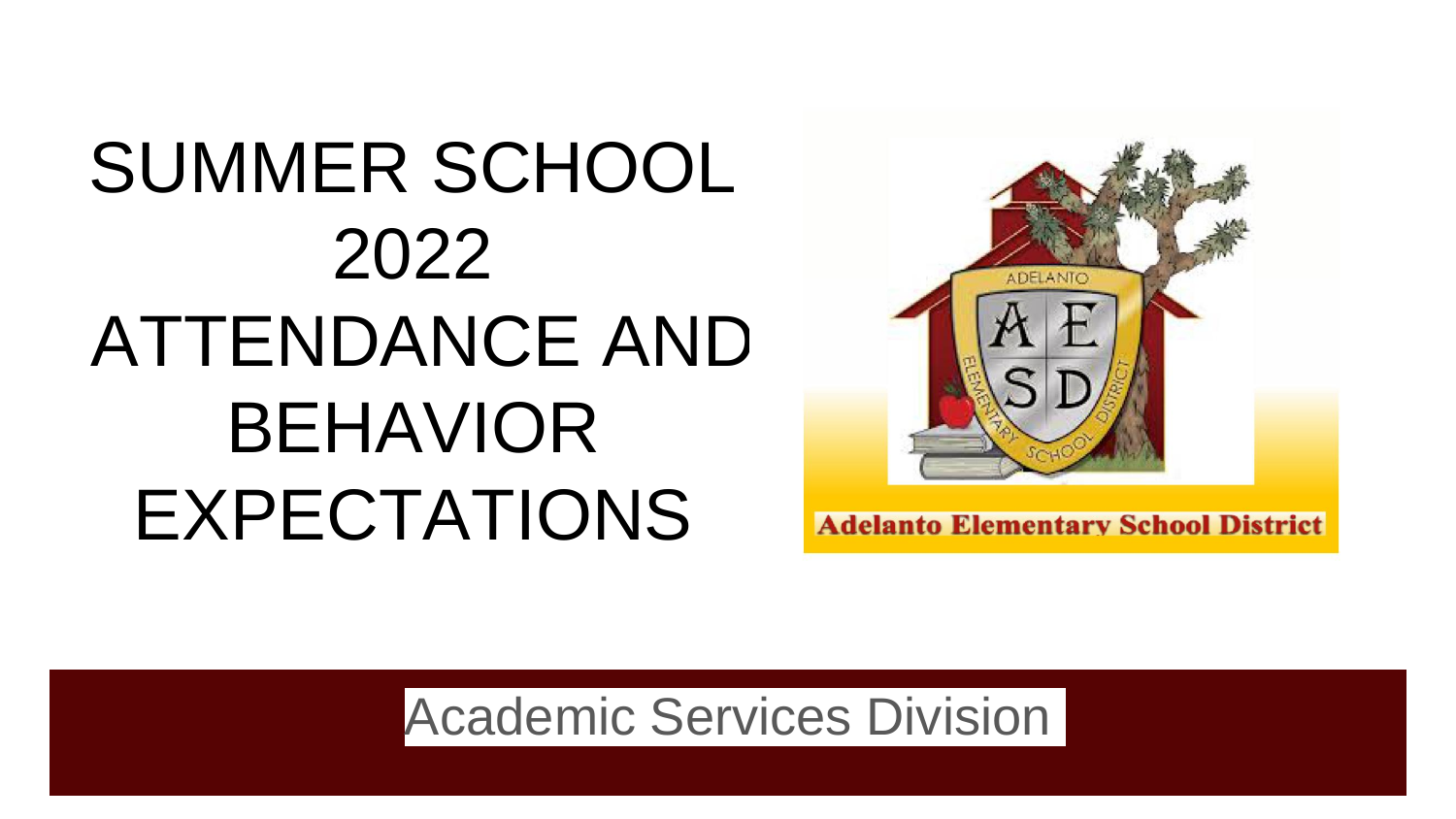## ATTENDANCE EXPECTATIONS

- Students must attend every day and arrive on time (Breakfast is served at 7:40 a.m. and class begins at 8:00 a.m.)
- Students not in attendance on 1st day of summer school (June 9, 2022) will be dropped
- Parents must report absences to the school office
- Late students must check-in with the office and receive a tardy slip
- Students who miss more than 2 days will be dropped from summer school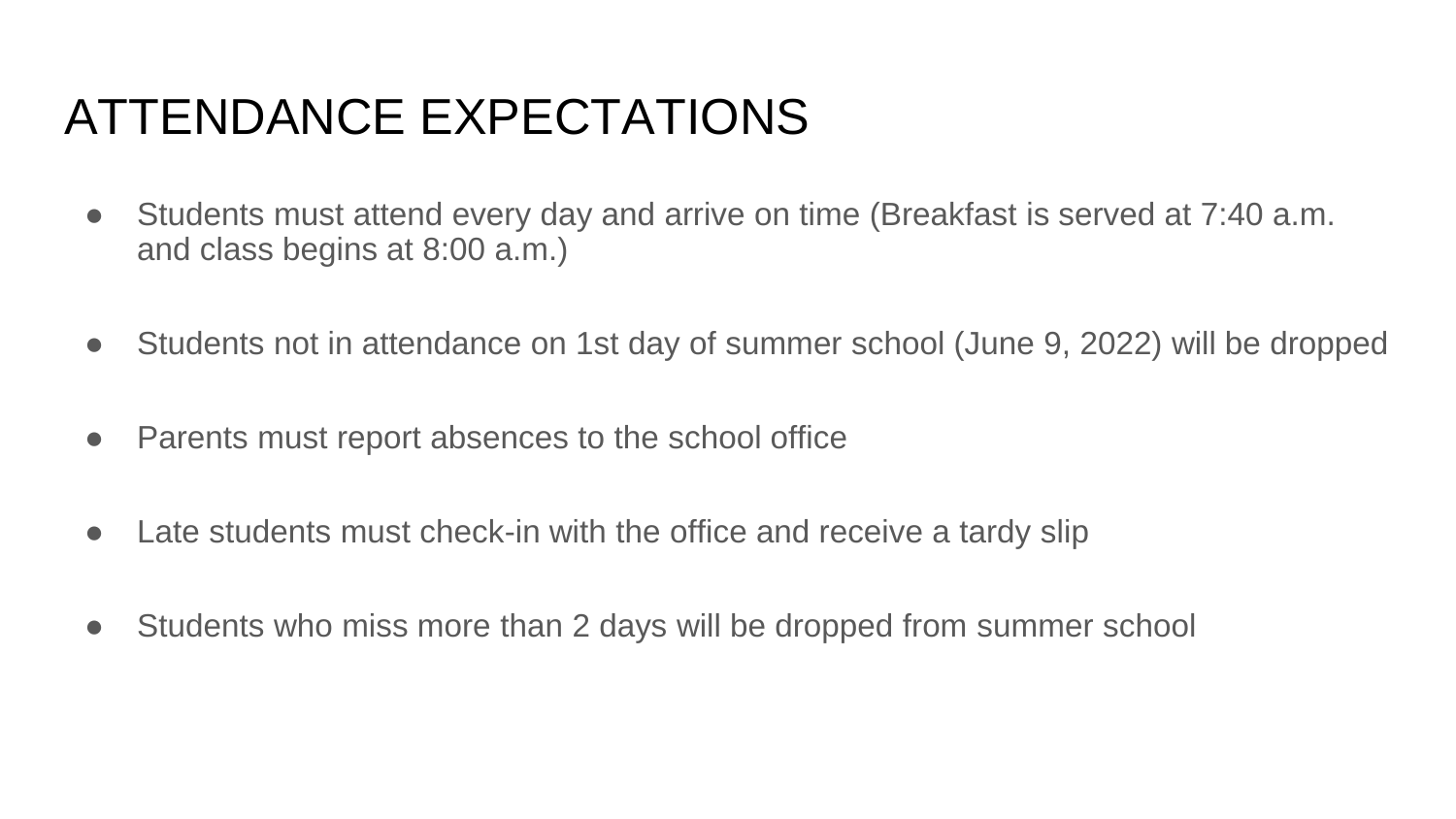# BEHAVIOR EXPECTATIONS

- 1. All students will act safe, responsible, and respectful at all times while on campus.
- 2. All students will listen to adults and follow their directions.
- 3. All students will treat one another with respect (i.e., keep hands, feet, objects to oneself; use respectful language; be kind).
- 4. All students will take pride in their summer school (i.e., clean up after oneself; respect the furniture/bathrooms/playground/classroom).
- 5. All students will complete the classroom assigned by teachers and ask for help when needed.
- 6. Cell phones will not be permitted to be out during the summer school day on campus. Students must have them turned off and in their backpacks while on campus. They may use them after school or on the bus.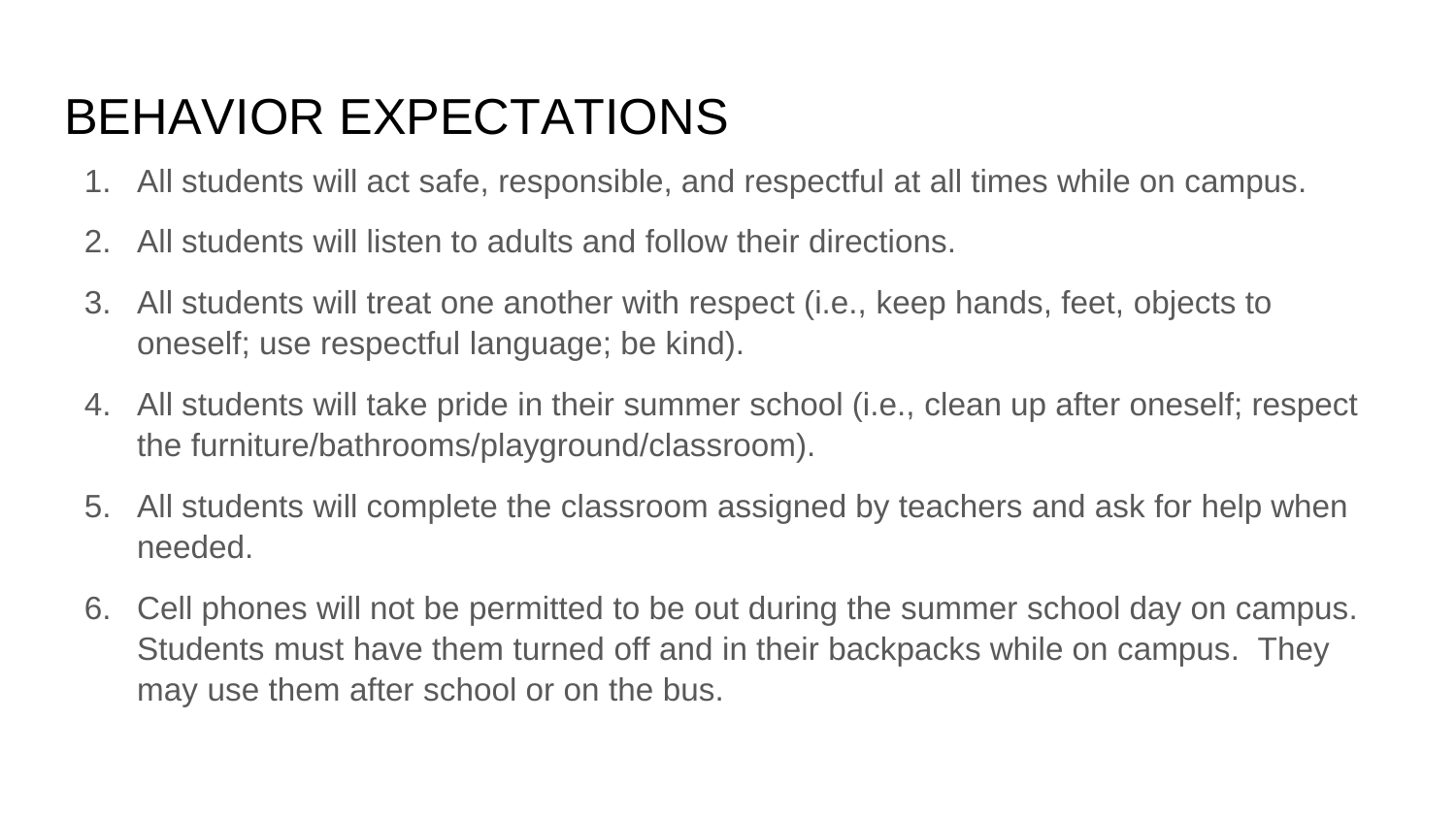### Student Discipline

- Student are expected to be in control of their own behavior at all times during summer school.
- Students may receive disciplinary action from their classroom teacher for not following rules and procedures set in place for their summer school classroom. (Low Level)
- Students may receive disciplinary action from the summer school principal for a high level referral for the first offense, which will be considered their one warning.
- Students who receive high level referrals will be receive one warning before being dismissed from the summer school program, unless it is a major Educational Code Violation that warrants a suspension. At which, the student will be dismissed from the summer school program.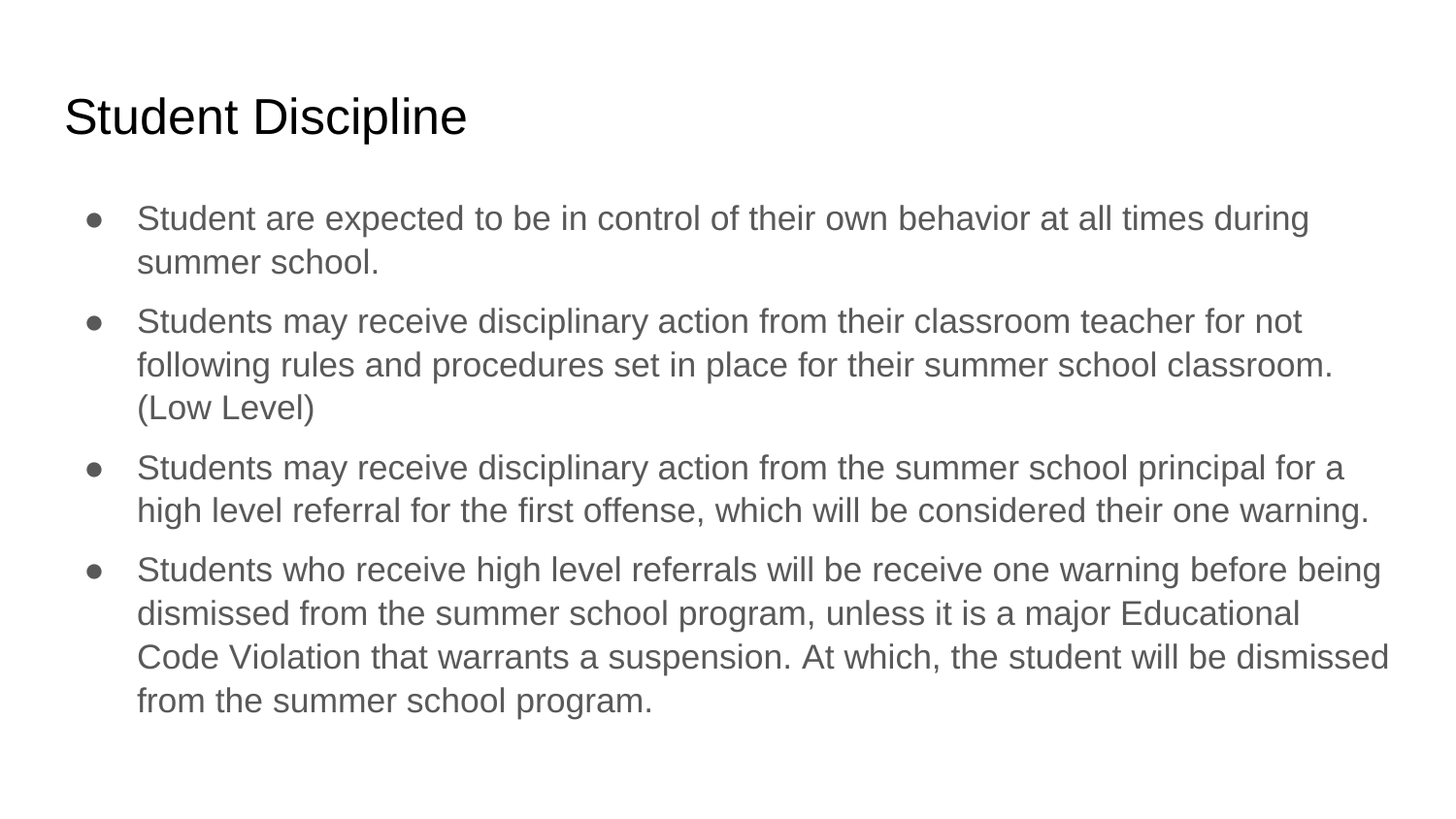### Dismissal Expectations - Bus Transportation

#### Students using Bus Transportation

- Bus dismissal will be at 3:00 p.m. during the after school program.
- Students who take the bus are expected to behave safely at all times on the bus and listen to and follow the directions of the bus driver.
- Parents are expected to pick up students from the bus stop on time.
- For Kindergarten students, the parent must pick up directly from the bus driver and show Parent Pick-Up Card (issued on the first day of school to students).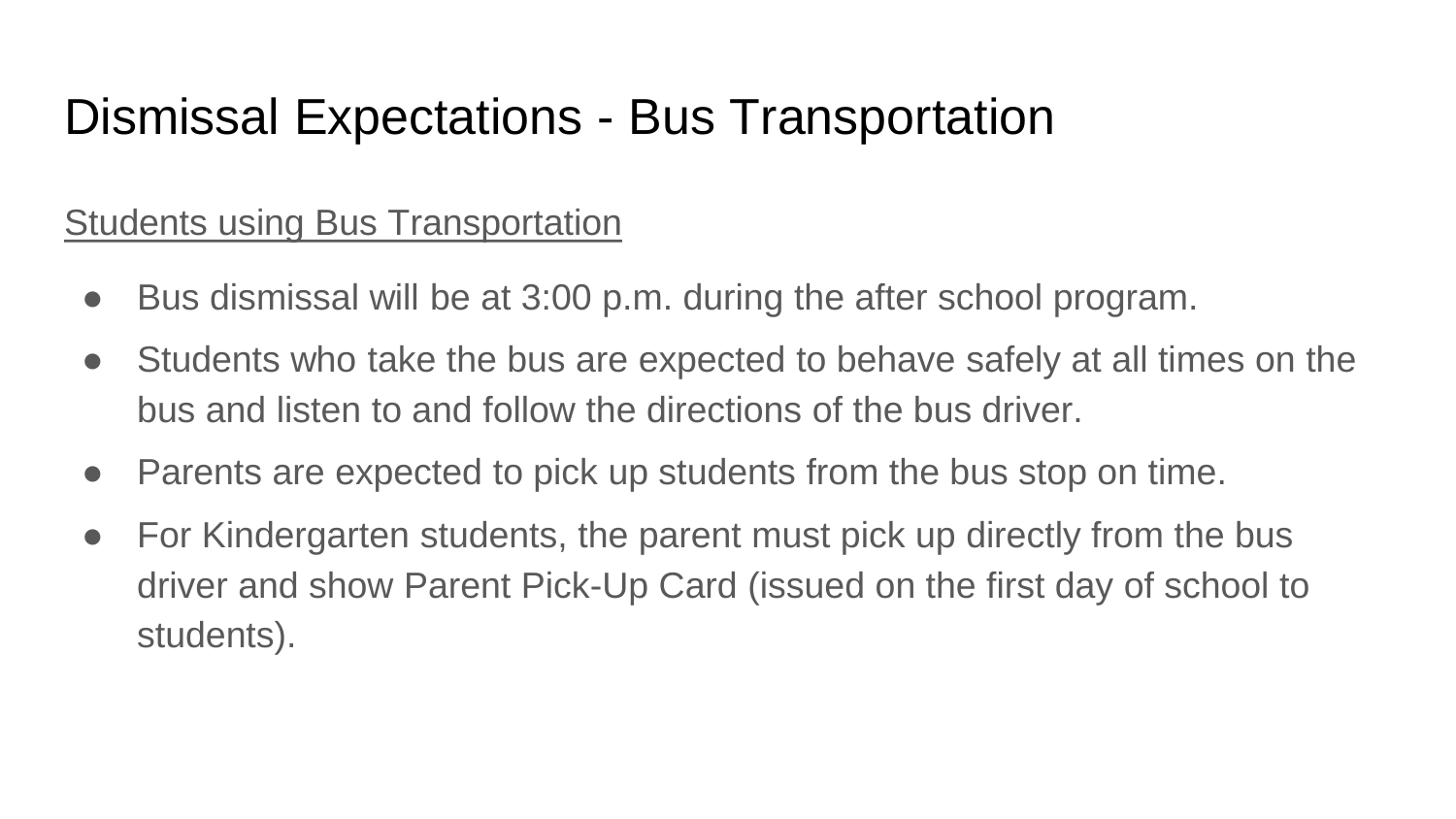#### Dismissal Expectations - Parent Pick-Up

• Lunch will be served from 12:00-12:20 p.m. for all students

• Students who are parent pick-up will be dismissed after lunch to the front of the school.

• Parents will wait at the front of the school for their student. Please park and walk up to get your student.